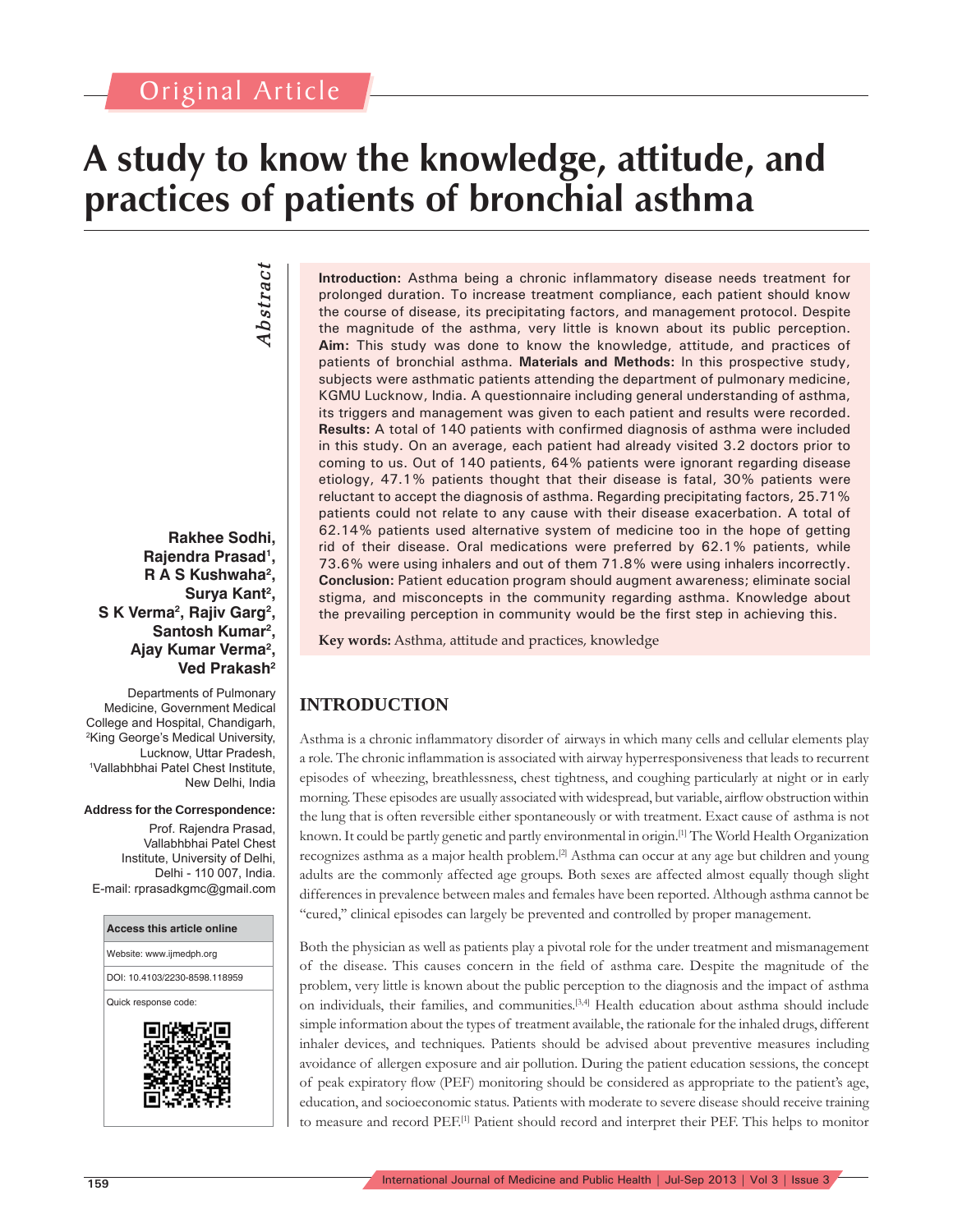the effectiveness of therapy and gives early warning of deterioration of asthma, so self-management plan can be promptly implemented. A recent systematic review by the Cochrane Airways group compared self-management plan with usual care and showed significant benefits in the intervention groups in terms of reduced morbidity and reduced use of health services. The effects were greatest where the intervention involved the issuing of written self-management action plans.<sup>[5]</sup> Lifestyle modification should include regular balanced diet and avoidance of obesity. The restriction of physical exercise is not advisable. Rather asthmatics should be encouraged to participate in exercises. Short acting beta-2 agonists should be used prior to anticipate exercise in a patient with exercise-induced asthma to alleviate symptom. Awareness of the disease is an important aspect of asthma management. It is not only the patient and their family members, but also the general practitioners at the peripheral care levels who need to continuously keep themselves updated on asthma.[6]

This study was planned with the aim to collect information about the knowledge, attitudes, and practices of asthmatic patients regarding bronchial asthma.

## **MATERIALS AND METHODS**

In this prospective consecutive series, patients of bronchial asthma attending out and in-patient services of Department of Pulmonary Medicine, King George's Medical University, Uttar Pradesh, Lucknow, India, a teaching and tertiary care referral hospital, during 1<sup>st</sup> September 2008 to 31<sup>st</sup> August 2009 were included in the present study. Cases below the age of 10 years, patients having other significant bronchopulmonary diseases associated with asthma, for example, tuberculosis, chronic obstructive pulmonary disease, bronchiectasis, and lung cancer, and so on and patients not willing to participate in the study were excluded from the study.

The patients were evaluated for confirmation of diagnosis of bronchial asthma with the help of history, examination, and spirometry before and after bronchodilators inhalation. A total of 164 patients with proposed diagnosis of bronchial asthma were recruited in the study. Out of these, 140 patients were proved to be the cases of bronchial asthma with or without allergic diseases taking the help of history, examination and spirometry. In the rest 24 patients alternate diagnosis was made, which included chronic obstructive pulmonary disease, allergic rhinitis, interstitial lung disease, bronchiectasis, pulmonary tuberculosis, lung cancer, and tonsillitis. The personal details as well as information provided by them about the different aspects of asthma provided by them like its etiology, management, and prognosis, and so on were recorded on a specially prepared questionnaire in the remaining 140 patients after obtaining an informed consent from all the participants. The questions were designed to elicit a short answer or response to a multiple choice format. The questions dealt with the nature of illness, natural history, etiology, treatment, and prognosis. The patients were asked to identify and describe possible causes of asthma with no limit being placed on the number of responses. No attempt was

made to correct a wrong answer or response until the completion of the interview.

## **RESULTS**

#### **Demographic characteristics**

The mean age of patients in our study group was 26.85 years with slight male preponderance (M:F 1.54). The mean duration of illness was 9.75 years. Mean age of onset of disease of asthma was 18.21 years. The ratio of urban to rural population was 1.19:1.

#### **Knowledge about etiology and the disease**

Out of 140 patients, more than two-third of the patients knew that they have asthma (77%) and all of them had come to know of the diagnosis through a physician only. Only 18% patients were not aware about their diagnosis of bronchial asthma.

Results of our study show that patients of asthma identify their disease as breathlessness (around 86%) and recurrent attacks of cough with or without expectoration (65%). 14.4% patients attribute it to wheezing while 21.3% patients claim it to be recurrent cold and cough. 11.2% patients believe it to be some kind of allergy or associated with some allergic cause. Regarding the belief associated with asthma, 64% patients were ignorant regarding etiology of their disease; 16.3% patients believed it to be of allergic etiology; 8.7% patients attribute it to genetic; 3.6% patients had the misconception that it is the curse of God. Small number of patients, 0.7% associate asthma with tuberculosis. Regarding the fate of asthma disease *per se*, majority of patients (47.1%) were under the wrong belief that asthma is fatal in outcome. On the contrary, 31.4% patients believed that their disease is absolutely curable. Only 17.9% patients believed that their disease is preventable.

Regarding precipitating factors, 36 (25.71%) patients could not relate to any cause or factors triggering their disease. Out of remaining 104 patients who were aware of their triggers, 98 (94.23%) patients used to avoid them.

Regarding their idea of fate of disease, majority of patients (47.1%) were under the wrong belief that asthma is fatal. On the contrary, 31.4% patients believed that their disease is absolutely curable. Only 17.9% patients believed that their disease is preventable.

#### **Knowledge about management**

On an average, each patient had already visited 3.2 doctors prior to coming to our institution. Oral medications in the form of tablets, capsule, and syrups remained the preferred mode of drug administration in 59.28% patients. This was followed by inhalational route in 36.42% patients. Among inhaled therapy, 58.8% patients preferred dry powder inhalers and 41.2% patients preferred metered dose inhalers. Out of 140 patients, 73.6% were using inhalers at the time of study. Out of them, 71.8% patients were using inhalers incorrectly. Most common step of fault while using inhalers were not fully exhaling before start of inspiration (25.43%), not shaking device (exclusively for metered dose inhalers (16.76%), not able to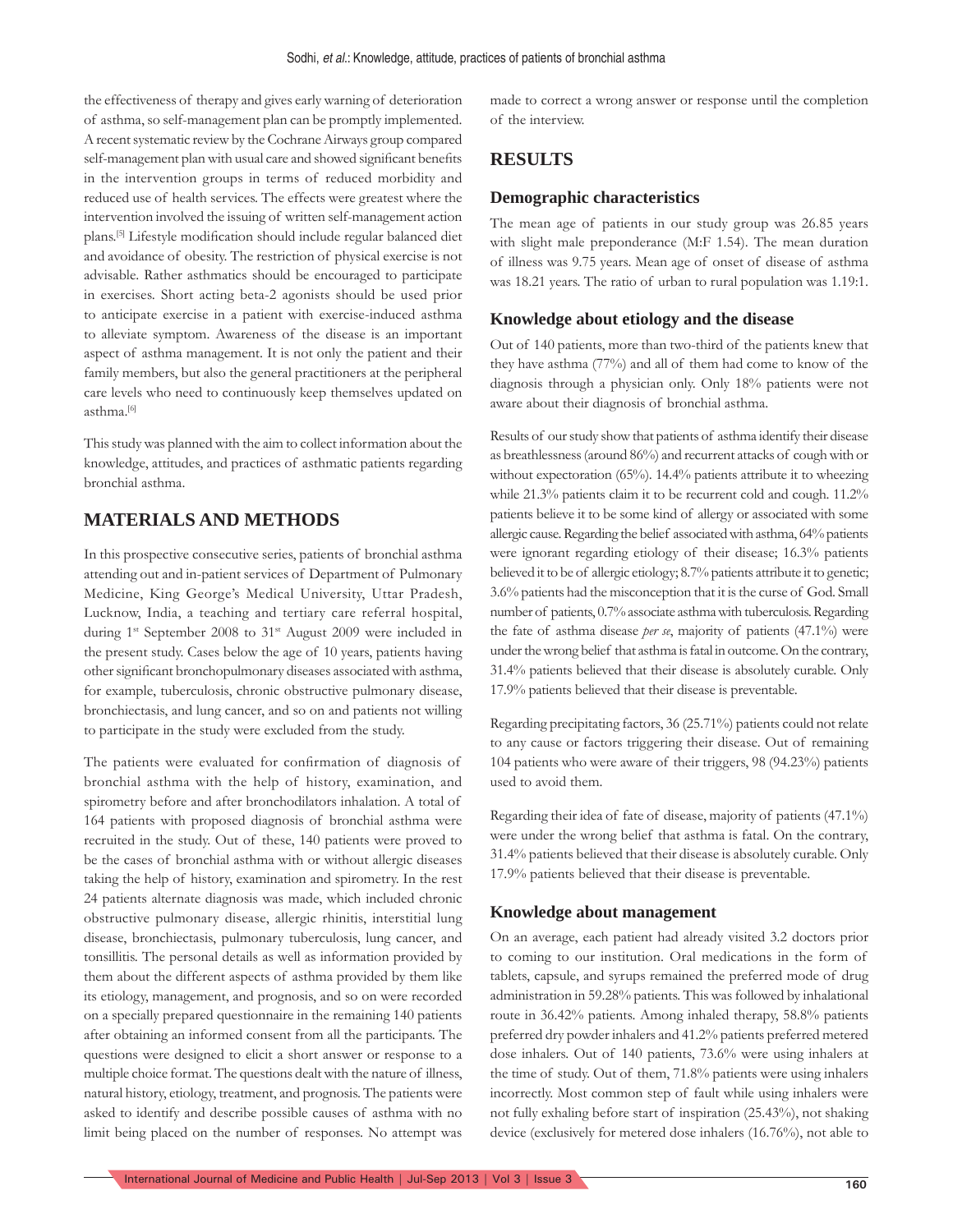hold breath after full inhalation (15.03%) and not pressing the button just after inspiration starts (14.45%).

More than 72% patients had discontinued inhalers during the course of their treatment. The most common reasons associated with discontinuing of inhalers were cost of medications  $(14.4\%)$ , forgetfulness or lack of complacency (13.13%), dislike of medications (8.5%), misunderstanding/lack of instruction (8.5%), and cultural issues (8.5%) [Table 1].

## **Alternative modes of treatment**

Alternative system of medicine was used by 62.14% patients in the hope of getting rid of their disease. Among alternative system of medicine, homeopathic medicine was preferred most commonly (47.77%), followed by ayurvedic medicine (39.77%), and therapy given by saint (12.5%) [Table 2].

## **DISCUSSION**

There is a global problem with asthma management, either under treatment due to ignorance or distorted information/knowledge of patients about their disease (Gibson and Wilson).[7] By 2025, an additional 100 million people will suffer from asthma due, in part, to growing urbanization and pollution.<sup>[8]</sup> It is estimated that

| <b>Table 1: Reasons for discontinuing inhaled</b> |               |            |  |
|---------------------------------------------------|---------------|------------|--|
| therapy $(n=140)$                                 |               |            |  |
| Reasons                                           | <b>Number</b> | Percentage |  |
| Cost of medications                               | 34            | 33.01      |  |
| Forgetfulness/complacency                         | 31            | 30.01      |  |
| Dislike of medications                            | 20            | 19.42      |  |
| Misunderstanding/lack of instruction              | 20            | 19.42      |  |
| Cultural issues                                   | 20            | 19.42      |  |
| Attitude towards ill health                       | 17            | 16.50      |  |
| Awkward regimens                                  | 16            | 15.53      |  |
| Poor supervision, training or follow-up           | 15            | 14.56      |  |
| Distant pharmacies                                | 15            | 14.56      |  |
| Difficult to carry                                | 12            | 11.65      |  |
| Anger about condition or its follow up            | 11            | 10.68      |  |
| Stigmatization                                    | 7             | 6.70       |  |
| Difficulty with inhaler devices                   | 7             | 6.70       |  |
| Side effects                                      | 7             | 6.70       |  |
| Lack of response                                  | 5             | 4.85       |  |
| Others (unavailability of prescribed med)         | 1             | 0.01       |  |
|                                                   |               |            |  |

| Table 2: Number of patients who have tried   |
|----------------------------------------------|
| alternative system of treatment ( $n = 88$ ) |
| (multiple answers)                           |

| Alternative system of treatment | <b>Number</b> | Percentage |
|---------------------------------|---------------|------------|
| Homeopathic                     | 42            | 47.8       |
| Ayurvedic                       | 35            | 39.8       |
| Saintly therapy                 | 11            | 12.5       |
| Herbal                          | 7             | 7.9        |
| Fish treatment                  |               | 7.9        |
| Acupuncture                     | 2             | 2.3        |
| Naturopathy                     |               | 11         |

asthma accounts for about one in every 250 deaths worldwide.[8] The present study reveals that an average asthmatic patient is generally ignorant about his ailment and has misconceptions, which needs to be rectified.

Most of our patients, that is, 76 (54.3%) were from urban population, but still were ignorant about their disease. Studies have shown that asthma is more prevalent in urban areas than in less polluted areas.[9]

Not only large numbers of patients (64%) were unaware about the cause of disease, but also have various wrong beliefs associated with asthma. This is a further hindrance in getting the correct knowledge, besides ignorance and illiteracy. Studies by Bedi,[10] Pacheco *et al*.,[11] and Shivbalan *et al.*,<sup>[12]</sup> have reported similar findings. Only the physicians had disseminated the knowledge of asthma to patients who knew and accepted that they had asthma. This reinforces the need for the role that can be played by media, nongovernmental organizations and health workers in heath education regarding asthma. Formulation of national programs, conducting continuing medical education programs and frequent reminders, such as newsletters, are initial steps in improving asthma knowledge and awareness in the community.[13]

Some patients allow compromises in their life because they do not regard asthma as a chronic disease and do not understand the consequences of not following treatment regimens.[14] Anxieties about their disease or treatments leave some asthmatics in an unending cycle of poor disease management, fear, symptoms, and resorting to alternative system of medicine in the hope of getting "cured" of asthma. We also had 62.14% patients who tried alternative system of medicine in the hope of getting their disease cured. Studies of Kishan and Singh<sup>[15]</sup> and Pradel *et al.*,<sup>[16]</sup> also reported that complete trust and positive attitude of the patients is present toward other therapies for asthma. Even though inhaler therapy has been accepted as first-line therapy in developed countries, the level of acceptance is poor in our country. More than 72% patients had discontinued inhalers during the course of their treatment. Gupta and Gupta<sup>[17]</sup> found in their study that inhalers are considered to be inferior to oral drugs by majority of patients (76.3%). Rota halers were used less frequently (12.1%) as compared to metered dose inhalers (35.1%). The study by Bedi<sup>[10]</sup> observed that majority of patients refused inhaler therapy because they are difficult to use (50.4%), difficult to carry (48.6%), habit forming (41.9%), last resort (38.2%), and social stigma (36.6%).

A study on the same subject was also done by the authors about 10 years back.[9] On comparing two studies, it was found that there was some improvement in the level of awareness in the patients. As compared to 79.3% of patients who were ignorant about the etiology of the disease, there are only 64% now. Whereas 42.9% were reluctant to accept the diagnosis of asthma previously, the present figure is 30%. Idea regarding prognosis of the patient have also changed; previously 74.1% patients thought that their disease is fatal which has dropped down to 47.1%. Patients have also become more concerned of their health. Previously, on an average, patients